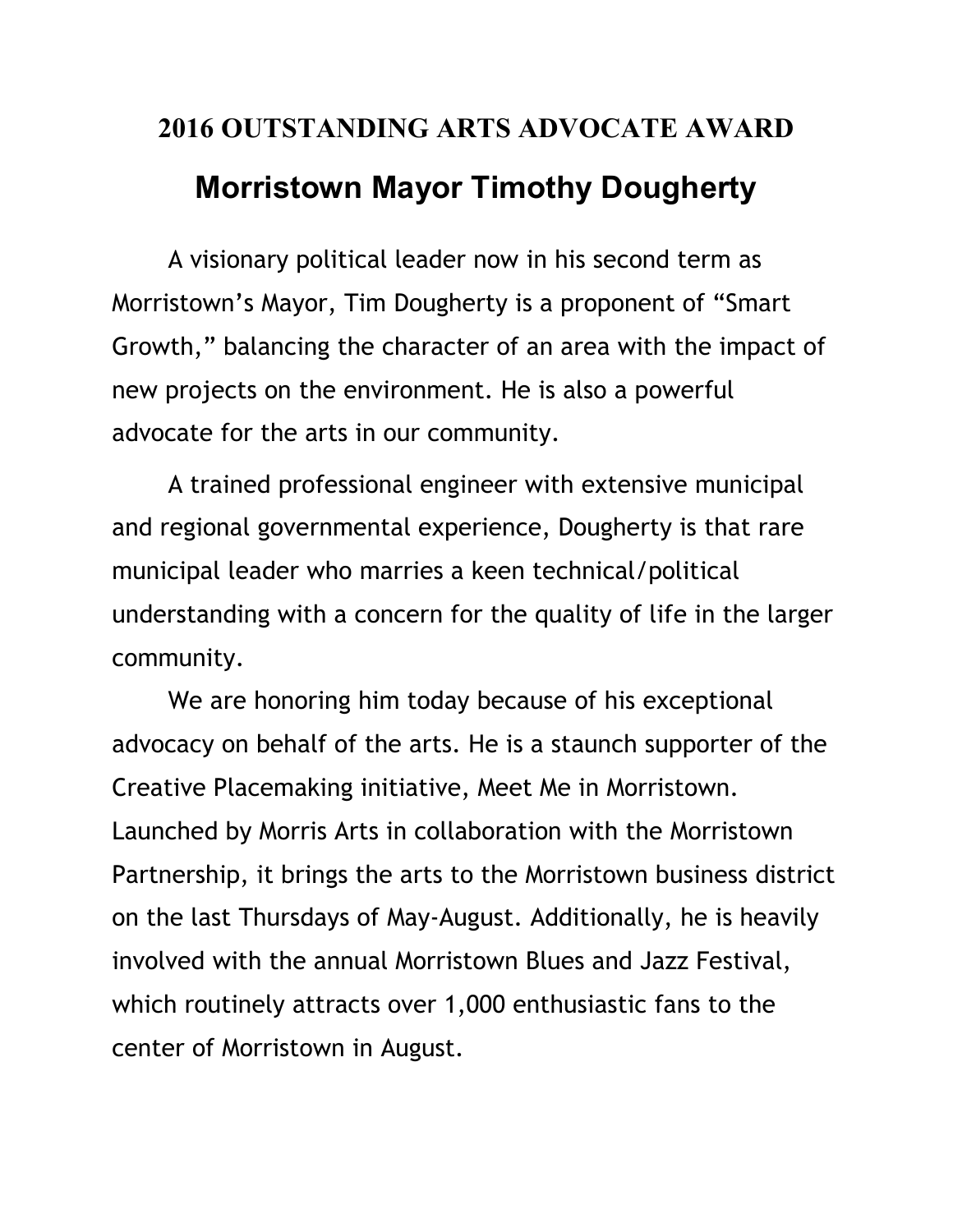And, recently, Mayor Dougherty has done something even more remarkable for the arts: he introduced an initiative called Percent for Art whereby one percent of capital costs up to \$100,000 for new redevelopment projects will be designated for public art on, or adjacent to, the property being developed. This is part of a larger effort by the mayor's office to maintain Morristown's thriving economic development area while maintaining the rich culture of the town. "Morristown is not just about development," Mayor Dougherty has said on several occasions. "It is a top priority for us to improve Morristown's existing environment and infrastructure in order to elevate the overall quality of life for all of its citizens. This Percent for Art program adds to that mission and our overall vision to become the most welcoming, beautiful, healthy, resilient, and sustainable place to live, work, and play in New Jersey." The first project to be included is a mixed-use development at Market and Bank streets to be built by Hampshire Companies. Philadelphia-based Fox Rothschild law firm, which is relocating its Morristown offices, has already signed a lease for the property. The deal was approved at the Morristown Redevelopment Council Meeting. "Morristown has been a leader in New Jersey by successfully creating a vibrant downtown and now will be recognized as a model for its commitment to